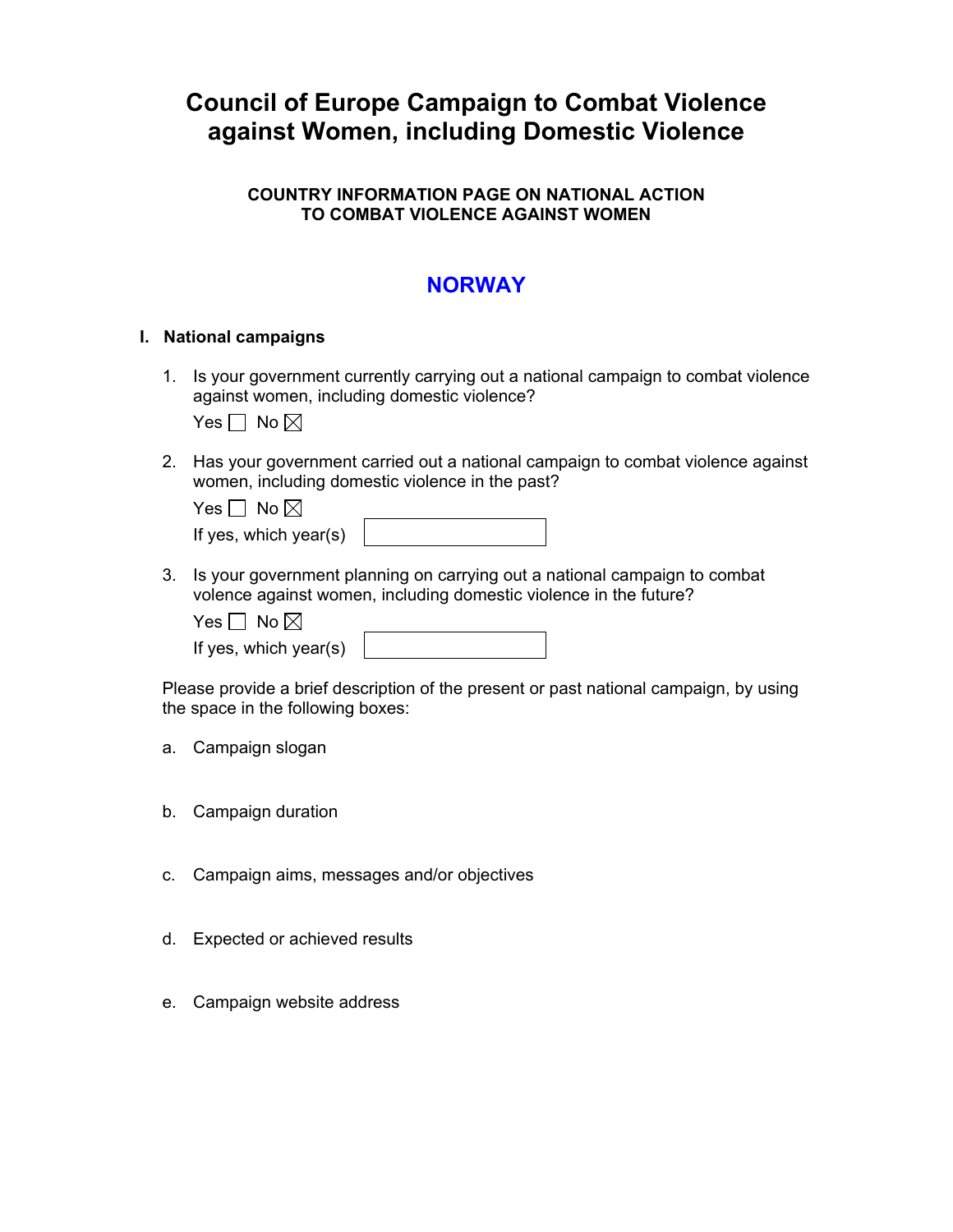### **II. National Plan of Action**

1. Has your government adopted a national plan of action to combat violence against women, including domestic violence?

| If yes, which year | $\vert$ 2000 and 2004 |
|--------------------|-----------------------|
|                    |                       |

2. Is your government currently implementing a national plan of action to combat violence against women, including domestic violence?

| Yes $\boxtimes$ |  | No. |  |
|-----------------|--|-----|--|
|-----------------|--|-----|--|

3. Has your government implemented a national plan of action to combat violence against women, including domestic violence in the past?

| es ⊠l | N٥ |
|-------|----|
|       |    |

| If yes, which year(s) | 2003 and 2007 |
|-----------------------|---------------|
|                       |               |

4. Is your government planning on implementing a national plan of action to combat violence against women, including domestic violence in the future?

| Yes $\boxtimes$ No $\Box$         |  |
|-----------------------------------|--|
| If yes, which year(s) $\int$ 2007 |  |

Please provide a brief description of the national plan of action, by using the space in the following boxes:

a. Aims, activities and expected or achieved results of the national plan of action

The Norwegian government's first action plan (2000-2002) to combat violence against women expired in November 2003. The plan was a joint project between four ministries; the Ministry of Justice, Social Affairs, Health, and Children and Family Affairs. The Ministry of Justice performed a coordinating function for the work involved. The programme consisted of a wide range of activities to reduce domestic violence and to improve services to victims.

Focus was directed at improving existing measures and achieving enhanced competence among all actors. This included competence-enhancement and improved networking at the local level between all responsible actors such as police, social welfare services, childcare services, staff from shelters, etc. Improved research and routines for registration of information were also in focus.

To continue the work against domestic violence, the Norwegian government launched a new action plan for the period 2004-2007 in June 2004. The plan places emphasis on reinforcing the forms of treatment offered to women exposed to violence and sexual abuse, focus on immigrant women, on the services offered to children growing up in families in which violence is practised, and on reinforcing measures available to men with problems of violence. While the previous action plan all but lacked a children's perspective, the new one has given children a main focus. The plan has four general objectives:

- improving the level of cooperation and knowledge in the support services;
- increasing the visibility of violence in intimate relationships and improving the prevention of violence through behavioural change;
- securing victims of violence in intimate relationships the necessary help;